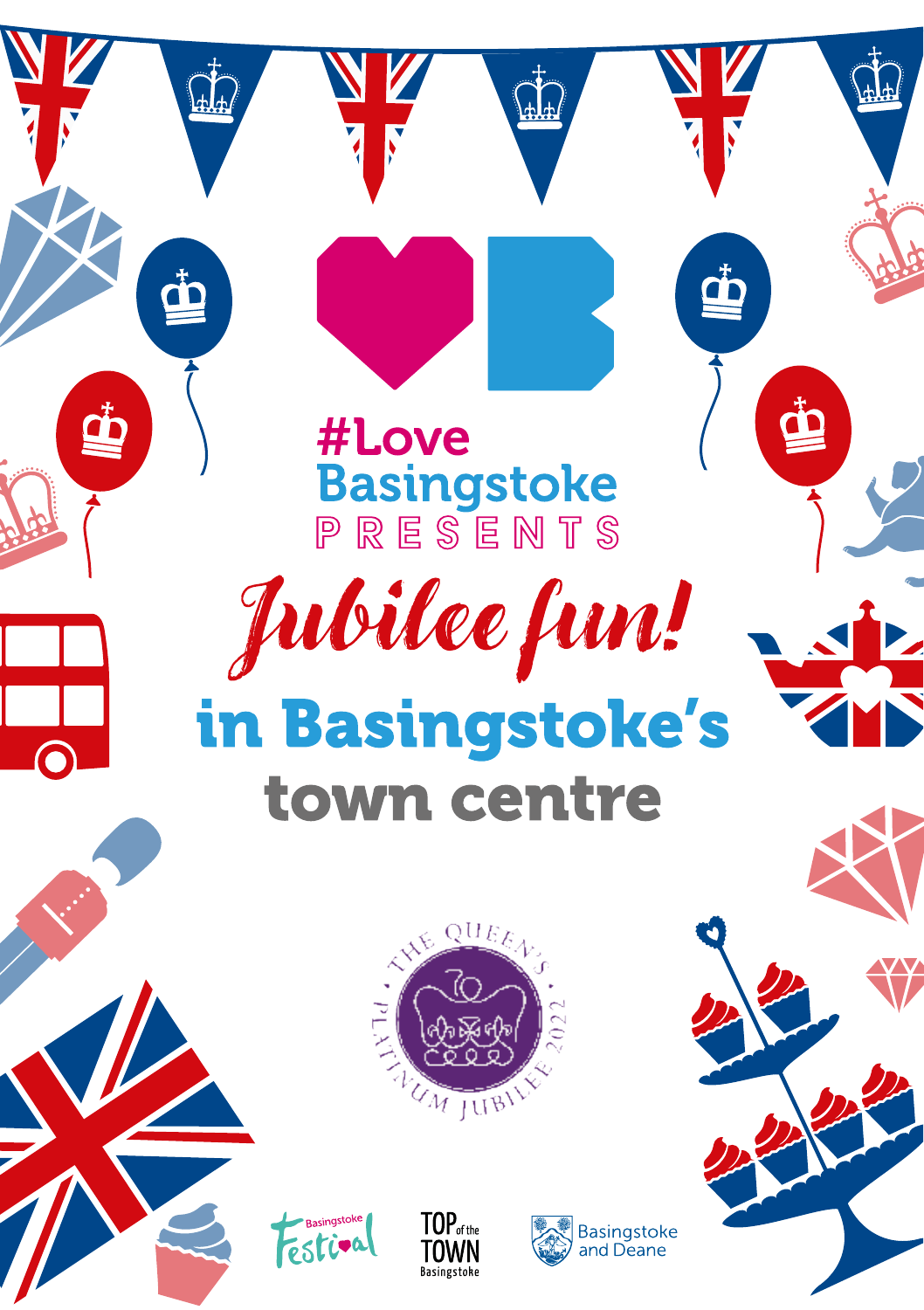#### **MONDAY 30 MAY 11AM TO 3PM**

Create upcycled bunting with Junk Jodie, make a balloon corgi with Becky Kitter and design a commemorative plaque with Lizzy Price.

Free to take part and booking not required.

#### **Market Place**

#### **TUESDAY 31 MAY 11AM TO 3PM**

Help create a "Queen's Sheep" with artist Louise Hight and royal arts and crafts with Rachel Davis. Free to take part and booking not required.

**Market Place**

#### **WEDNESDAY 1 JUNE 11AM TO 3PM**

Shed of Stories with Junk Jodie, build LEGO carriages and crowns with The Brick People and spot Beside Ourselves special moving statue.

 $\ddot{\Phi}$ 

Free to take part and booking not required.

**Cross Street**



### **SATURDAY 4 JUNE 11AM TO 2PM**

Enjoy an interactive tour around the Top of the Town with Peddlars and Petticoats who will narrate stories about days and people gone by.

Free and no booking required, suitable for adults and children over eight years old.

**Meet at The Register Office, adjacent to War Memorial Park at 11am or 2pm. SUNDAY 5 JUNE**

**TOP**<sub>of the</sub><br>TOWN

*<u>Fastiv</u>* 

#Love<br>Basingstoke

Basingstoke<br>and Deane





**Basingstoke and Deane invites you to**

### **The Big Platinum Jubilee Picnic**

## **11AM TO 3PM**

Bring your picnic and your friends and family to celebrate Her Majesty's historic reign. Expect fun and entertainment for all the family, including performances from Levantes Dance High Tea (with a twist), a BMX show, giant outdoor games, installations, workshops and walkabouts.

**War Memorial Park**